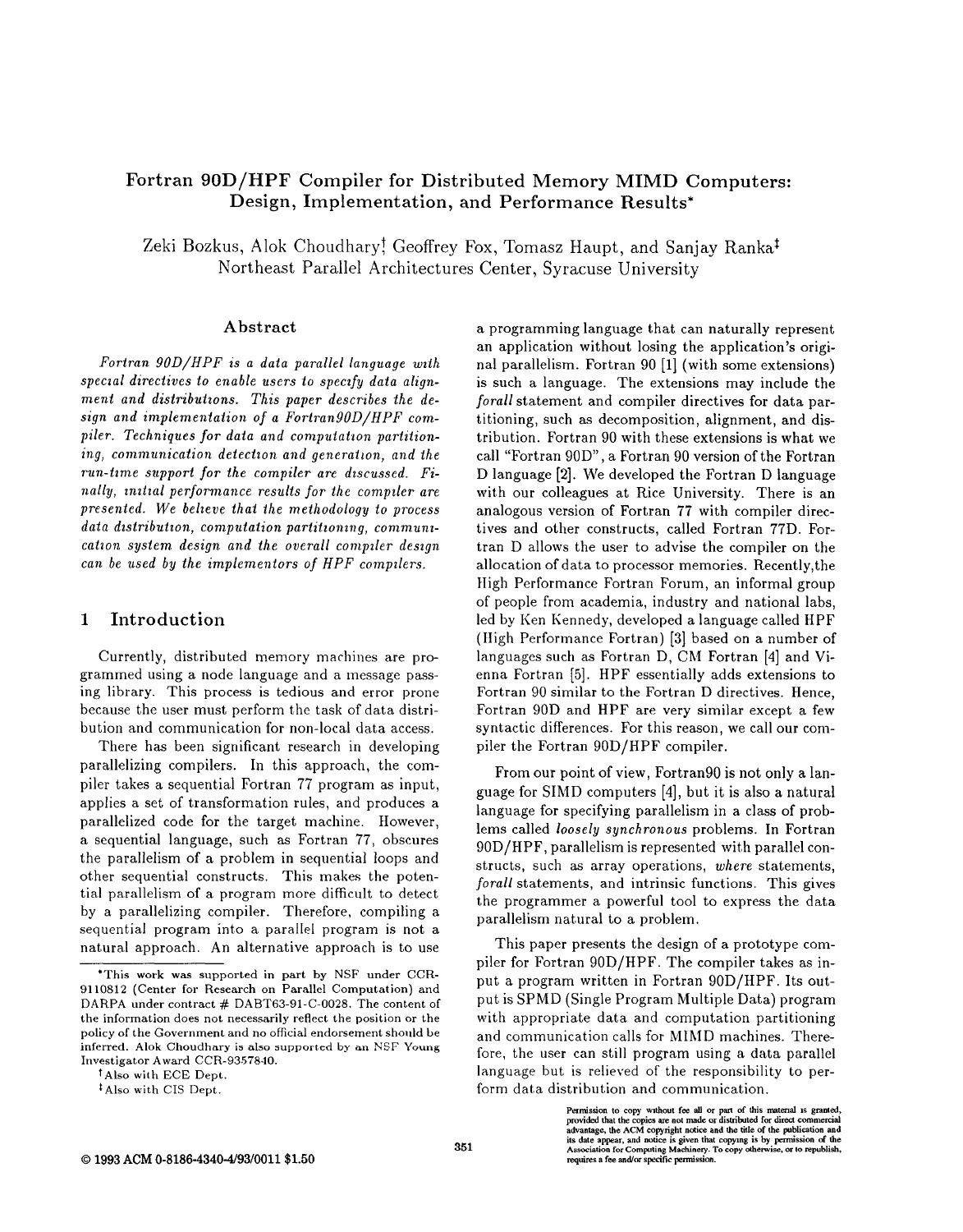The goals of this paper are to present the underlying design philosophy, various design choices and the reasons for making these choices, and to describe our experience with the implementation. That is, in contrast to many other compiler papers which present specific techniques to perform one or more functions, our goal is to describe the overall architecture of our compiler. We believe that the presented design will provide directions to the implementors of HPF compilers.

The rest of this paper is organized as follows. The compiler architecture is described in Section 2. Data partitioning, and computation partitioning are discussed in Sections 3, and 4. Section 5 presents the communication primitives and communication generation for Fortran 90D/HPF programs. In Section 6, we present the runtime support system including the intrinsic functions. Some optimization techniques are given in Section 7. Section 8 summarizes our initial experience using the current version of the compiler. It also presents a comparison of the performance with hand written parallel code. Section 9 presents a summary of related work. Finally, summary and conclusions are presented in Section 10.

## 2 Compiler System Diagram

Our Fortran 90D/HPF parallel compiler exploits only the parallelism expressed in the data parallel constructs. We do not attempt to *parallelize* other constructs, such as do loops and while loops, since they are used only as naturally sequential control constructs in this language. The foundation of our design lies in recognizing commonly occurring computation and communication patterns. These patterns are then replaced by calls to the optimized run-time support system routines. The run-time support system includes parallel intrinsic functions, data distribution functions, communication primitives and several other miscellaneous routines. This approach represents a significant departure from traditional approaches where a compiler needs to perform in-depth dependency analyses to recognize parallelism, and embed all the synchronization and low-level communication functions inside the generated code.

Figure 1 shows the components of the basic Fortran 90D/HPF compiler. Given a syntactically correct Fortran90D/HPF program, the first step of the compilation is to generate a parse tree. The front-end to parse Fortran 90 for the compiler was obtained from ParaSoft Corporation. In this module, our compi also transforms each array assignment statement and

where statement into an equivalent forall statement with no loss of information [6]. In this way, the subsequent steps need only deal with forall statements.

The partitioning module processes the data distribution directives; namely, decomposition, distribute and align. Using these directives, it partitions data and computation among processors.



Figure 1: Diagram of the compil

After partitioning, the parallel constructs in the node program are sequentialized since they will be executed on a single processor. This is performed by the sequentialization module. Array operations and forall statements in the original program are transferred into loops or nested loops. The communication module detects communication requirements and inserts appropriate communication primitives.

Finally, the code generator produces loosely synchronous [7] SPMD code. The generated code is structured as alternating phases of local computation and global communication. Local computations consist of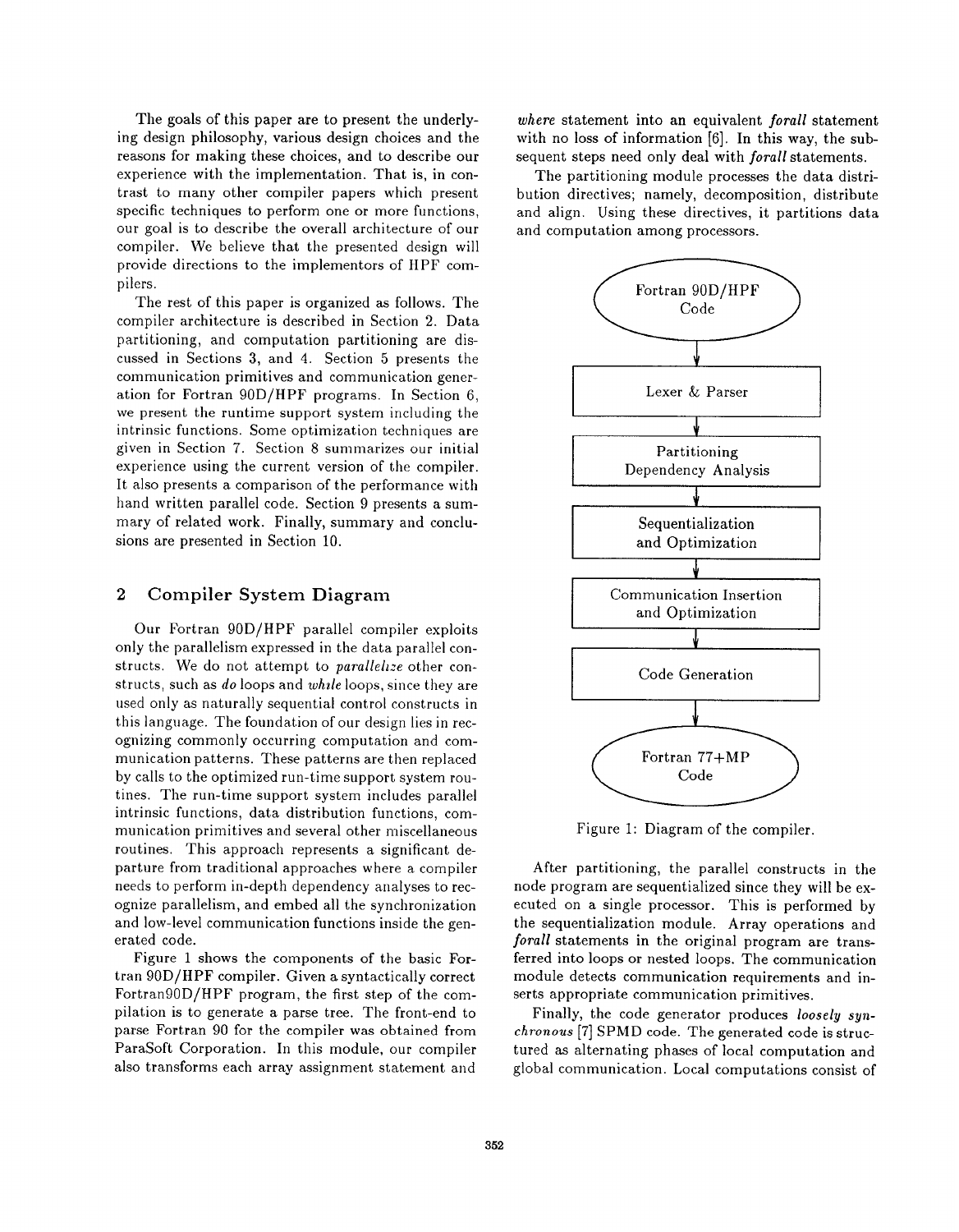operations by each processor on the data in its own memory. Global communication includes any transfer of data among processors, possibly with arithmetic or logical computation on the data as it is transferred (e.g. reduction functions). In such a model, processes do not need to synchronize during local computation. But, if two or more nodes interact, they are implicitly synchronized by global communication.

# 3 Data Partitioning

The distributed memory system solves the memory bottleneck of vector supercomputers by having separate memory for each processor. However, distributed memory systems demand high locality for good performance. Therefore, the distribution of data across processors is of critical importance to the efficiency of a parallel program in a distributed memory system.

Fortran D provides users with explicit control over data partitioning with both data *alignment* and *dis*tribution specifications. We briefly overview directives of Fortran D relevant to this paper. The complete language is described elsewhere [2]. The DECOM-POSITION directive is used to declare the name, dimensionality, and the size of each problem domain. We call it "template" (the name "template" has been chosen to describe "DECOMPOSITION" in HPF [3]). The ALIGN directive specifies fine-grain parallelism, mapping each array element onto one or more elements of the template. This provides the minimal requirement for reducing data movement. The DIS-TRIBUTE directive specifies coarse-grain parallelism, grouping template elements and mapping them to the finite resources of the machine. Each dimension of the template is distributed in either a block or cyclic fashion. The selected distribution can affect the ability of the compiler to minimize communication and load imbalance in the resulting program.

The Fortran 90D/HPF compiler maps arrays to physical processors by using a three stage mapping as shown in Figure 2 which is guided by the user-specified Fortran D directives.

Stage 1: The alignment of arrays to template is determined by their subscript expressions in the ALIGN directive. The compiler computes f and  $f^{-1}$  function from the directive and applies  $f$  functions for the corresponding array indices to bring them onto common template index domain. The original indices can be calculated by  $f^{-1}$  if they are required. The algorithm to compile align directive can be found in [8].

Stage 2: Each dimension of the template is mapped onto the logical processor grid, based on the DIS-



Figure 2: Three stage array mapping

TRIBUTE directive attributes. Block divides the template into contiguous chunks. Cyclic specifies a roundrobin division of the template. The mapping functions  $\mu$  and  $\mu^{-1}$  to generate relationship between global and local indices are computed.

Stage 3: The logical processor grid is mapped onto the physical system. The mapping functions  $\varphi$  and  $\varphi^{-1}$  can change from one system to another but the data mapping onto the logical processor grid does not need to change. This enhances portability across a large number of architectures.

By performing the above three stage mapping, the compiler is decoupled from the specifics of a given machine or configuration. Compilation of distribution directives is discussed in detail in [8].

# 4 Computation Partitioning

Once the data is distributed, there are several alternatives to assign computations to processing elements (PEs) for each instance of a forall statement. One of the most common methods is to use the owner computes rule. In the owner computes rule, the computation is assigned to the PE owning the lhs data element. This rule is simple to implement and performs well in a. large number of cases. Most of the current implementations of parallelizing compilers uses the owner computes rule [5, 9]. However, it may not be possible to apply the owner computes rule for every case without extensive overhead. The following examples describe how our compiler performs computation partitioning.

Example 1 (canonical form) Consider the following statement, taken from the Jacobi relaxation program

forall  $(i=1:1, j=1:1)$  $B(i, j) = 0.25*(A(i-1, j)+A(i+1, j)+A(i, j-1)+A(i, j+1))$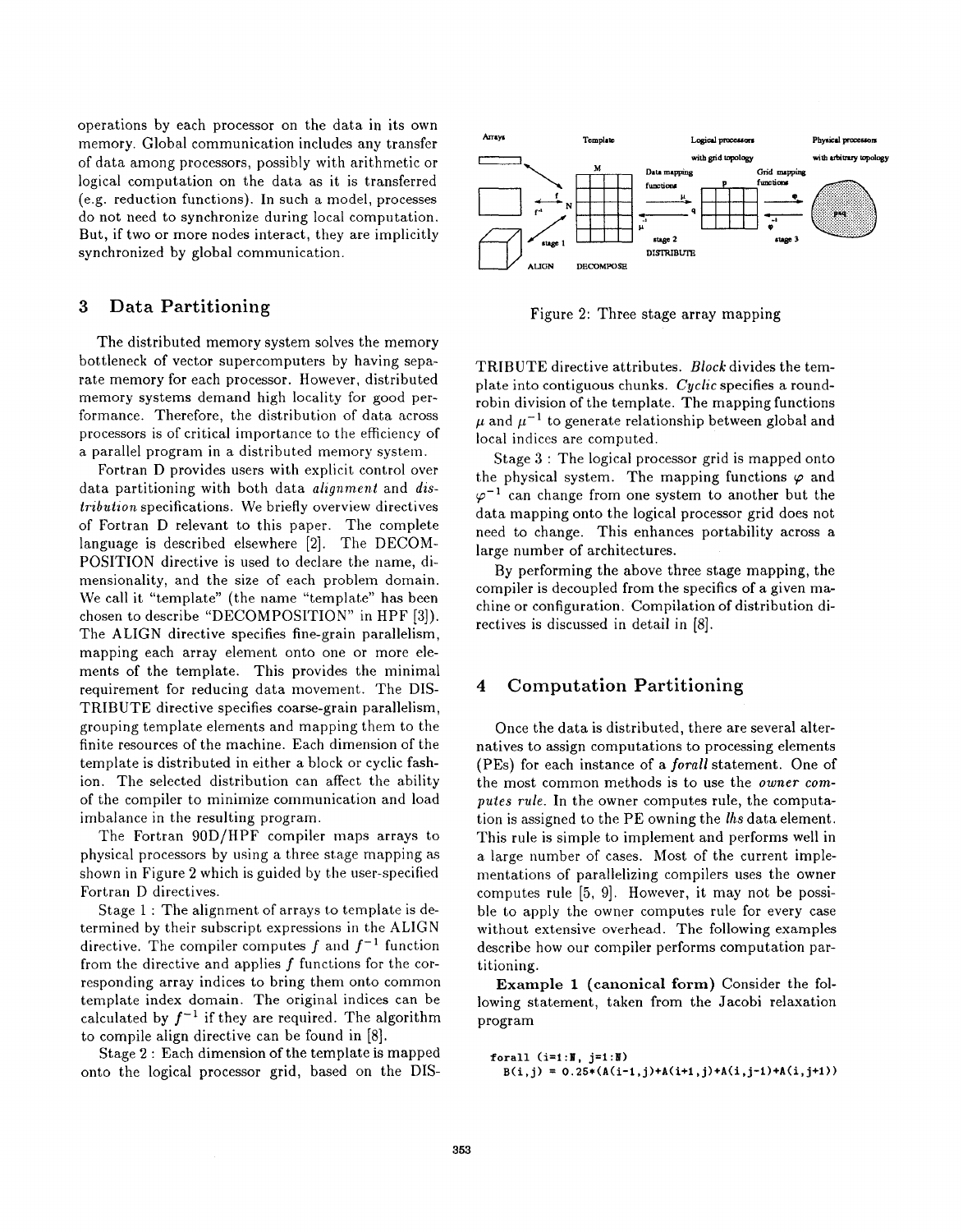In the above example, as in a large number of scientific computations, the *forall* statement can be written in the canonical form. In this form, the subscript value in the lhs is identical to the forall iteration variable. In such cases, the iterations can be easily distributed using the owner computes rule.

Example 2 (non-canonical form) Consider the following statement, taken from an FFT program

```
forall (i=1:incrm, j=1:nx/2)x(i+j*incrm+2+incrm) = x(i+j*incrm+2)- term2(i+j*incrm* 2+incrm)
```
The *lhs* array index is not in the canonical form. In this case, the compiler equally distributes the iteration space on the number of processors on which the lhs array is distributed. Hence, the total number of iterations will still be the same as the number of lhs array elements being assigned.

# 5 Communication

Our Fortran 90D/HPF compiler produces calls to collective communication routines [10] instead of generating individual processor send and receive calls inside the compiled code. There are three main reasons for using collective communication to support interprocessor communication in the Fortran 90D/HPF compiler.

- 1. Improved performance estimation of communi tion costs. Our compiler takes the data distribution for the source arrays from the user as compiler directives. However, any future compiler will require a capability to perform automatic data distribution and alignments [11]. Such techniques usually require computing trade-offs between exploitable parallelism and the communication costs. The costs of collective communication routines can be determined more precisely, thereby enabling the compiler to generate better distributions automatically.
- 2. Improved performance of Fortran 90D/HPF pro grams. To achieve good performance, interprocessor communication must be minimized. By developing a separate library of interprocessor communication routines, each routine can be optimized. This is particularly important given that the routines will be used by many programs compiled through the compiler.
- 3. Increased portability of the Fortran 90D/H compiler. By separating the communication library from the basic compiler design, portability

is enhanced because to port the compiler, only the machine specific low-level communication calls in the library need to be changed.

#### 5.1 Communication Primitives

In order to perform a collective communication on array elements, the communication primitive needs the following information 1-) send processors list, 2-) receive processors list, 3-) local index list of the source array and, 4-) local index list of the destination array.

There are two ways of determining the above information, 1) Using a preprocessing loop to compute the above values or, 2) based on the type of communication, the above information may be implicitly available, and therefore, not require preprocessing, We classify our communication primitives into unstructured and structured communication.

Our structured communication primitives are based on a logical grid configuration of the processors. Hence, they use grid-based communications such as shift along dimensions, broadcast along dimensions etc. The following summarizes some of the structured communication primitives implemented in our compiler.

- transfer: Single source to single destination message.
- multicast: broadcast along a dimension of the logical grid.
- overlap shift: shifting data into overlap areas in one or more grid dimensions. This is particularly useful when the shift amount is known at compile time. This primitive uses that fact to avoid intra processor copying of data and directly stores data in the overlap areas [12].
- temporary shift: This is similar to overlap shift except that the data is shifted into a temporary array. This is useful when the shift amount is not a compile time constant. This shift may require intra-processor copying of data.
- concatenation: This primitive concatenates a distributed array and the resultant array ends up in all the processors participating in this primitive.

We have implemented two sets of unstructured communication primitives: 1) where the communicating processors can determine the send and receive lists based only on local information, and hence, only require preprocessing that involves local computations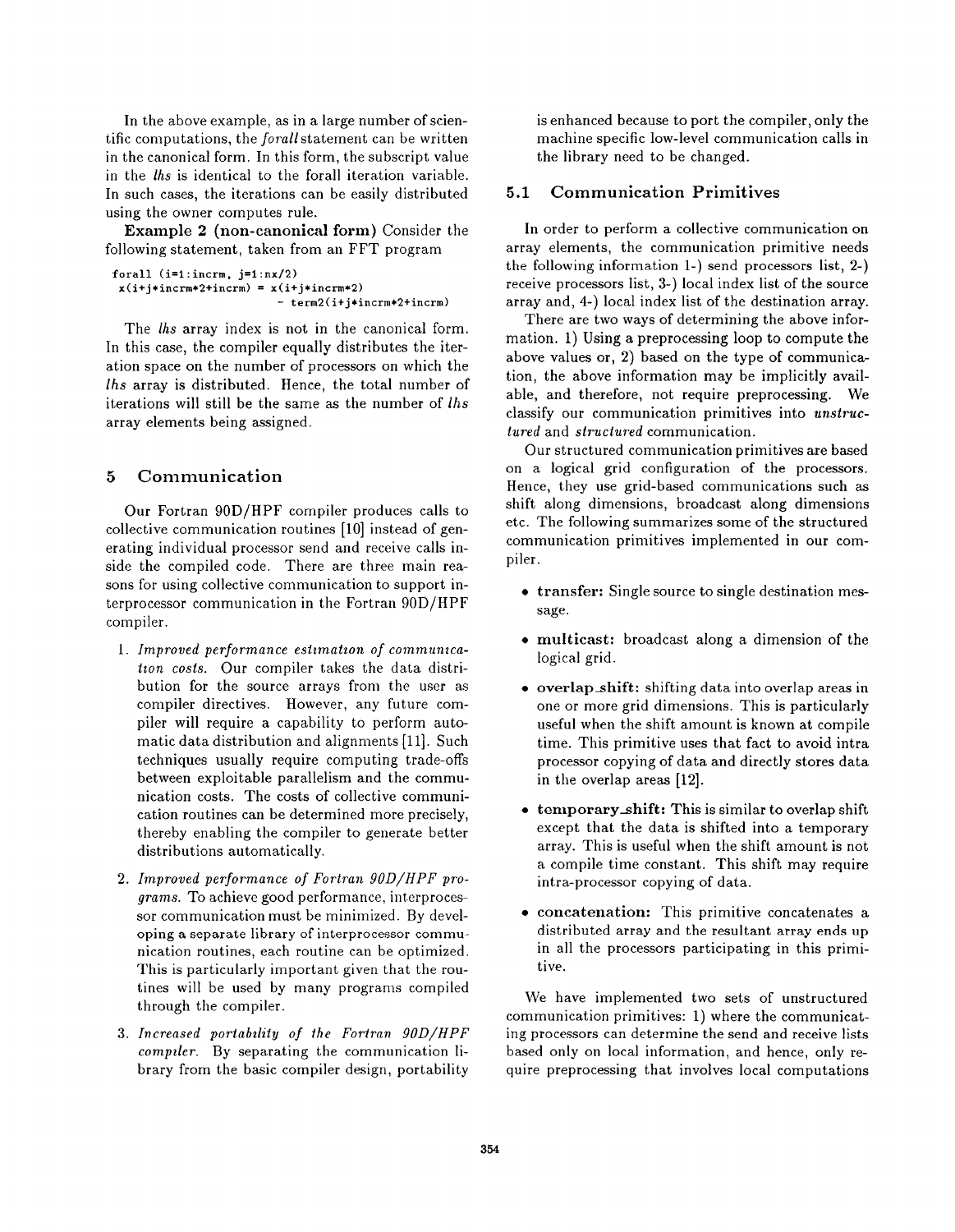[13], and 2) where to determine the send and receive lists preprocessing itself requires communication among the processors [14]. The primitives are as follows.

- precomp\_read: This primitive is used to bring all non-local data to the place it is needed before the computation is performed.
- postcomp.write: This primitive is used to store remote data by sending it to the processors that own the data after the computation is performed. Note that these two primitives requires only local computation in the preprocessing loop.
- $\bullet$  gather: This is similar to *precomp-read* except that preprocessing loop itself may require communication.
- scatter: This is similar to postcomp-write except that preprocessing loop itself may require communication.

#### Communication Detection  $5.2$

The compiler must recognize the presence of collective communication patterns in the computations in order to generate the appropriate communication calls. Specifically, this involves a number of tests on the relationships among the subscripts of various arrays in a forall statement. These tests should also include information about array alignments and distributions. We use pattern matching techniques similar to those proposed by Li and Chen [15]. Further, we extend the above tests to include unstructured communication.

Consider the following forall statement to illustrate the steps involved in communication detection.

FORALL  $(i1=11:u1:s1, i2= ..., ...)$ 

 $LHS(f_1,f_2,...,f_n) = RHS1(g_1,g_2,...,g_m) + ...$ 

where  $g_i$  and  $f_j$ ,  $1 \leq i \leq m$ ,  $1 \leq j \leq n$ , are functions of index variables or are indirection arrays.

The algorithm first attempts to detect structured communication if the arrays are aligned to the same template. For each array on the RHS, the following processing is performed. Each subscript of the array is coupled with the corresponding subscript on the LHS array such that both subscripts are aligned with the same dimension of the template. For each such pair, the algorithm attempts to find a structured communication pattern in that dimension according to Table 1. If a structured communication pattern is found then the subscript on the RHS from this pair is tagged with indicating the appropriate communication primitive.

Table 1: Communication primitives based on the relationship between lhs and rhs array subscript reference patterns for block distribution. (c: compile time constant,  $s, d$ : scalar,  $f$ : invertible function,  $V$ : an indirection arrav).

| <b>Steps</b>   | (lhs.rhs)    | Comm. primitives |  |  |
|----------------|--------------|------------------|--|--|
|                | (i, s)       | multicast        |  |  |
| 2              | $(i, i + c)$ | overlap_shift    |  |  |
| 3              | $(i, i - c)$ | overlap_shift    |  |  |
| $\overline{4}$ | $(i, i + s)$ | temporary_shift  |  |  |
| 5              | $(i,i-s)$    | temporary_shift  |  |  |
| 6              | (d, s)       | transfer         |  |  |
| 7              | (i, i)       | no_communication |  |  |
| 8              | (i, f(i))    | $precomp\_read$  |  |  |
| 9              | (f(i), i)    | postcomp_write   |  |  |
| 10             | (i, V(i))    | gather           |  |  |
| 11             | (V(i), i)    | scatter          |  |  |
| 12             | (i, unknown) | gather           |  |  |
| 13             | (unknown, i) | scatter          |  |  |
|                |              |                  |  |  |

If any distributed dimension of an array on the RHS is left untagged then the array is marked with one of the unstructured communication primitives depending on the reference pattern. Note that any pattern that can not be classified according to Tables 1, is marked as unknown (such subscripts involving more than one forall index, e.g  $I + J$ ) so that scatter and gather can be used to parallelize any forall statement.

## 5.3 Communication Generation

Having recognized the type of communication in each dimension of an array for structured communication or each array for unstructured communication in a forall statement, the compiler needs to perform the appropriate program transformations. We now illustrate these transformations with the aid of some examples.

#### 5.3.1 Structured Communication

All the examples discussed below have the following mapping directives.

```
C$ PROCESSORS(P,Q)
C$ DISTRIBUTE TEMPL(BLOCK,BLOCK)
C$ ALIGN A(I,J), B(I,J) WITH TEMPL(I,J)
```
Example 1 (transfer) Consider the statement

$$
FORALL(I=1 N) A(I,8)=B(I,3)
$$

The first subscript of  $B$  is marked as no-communication because A and B are aligned in the first dimension and have identical indices. The second dimension is marked as transfer.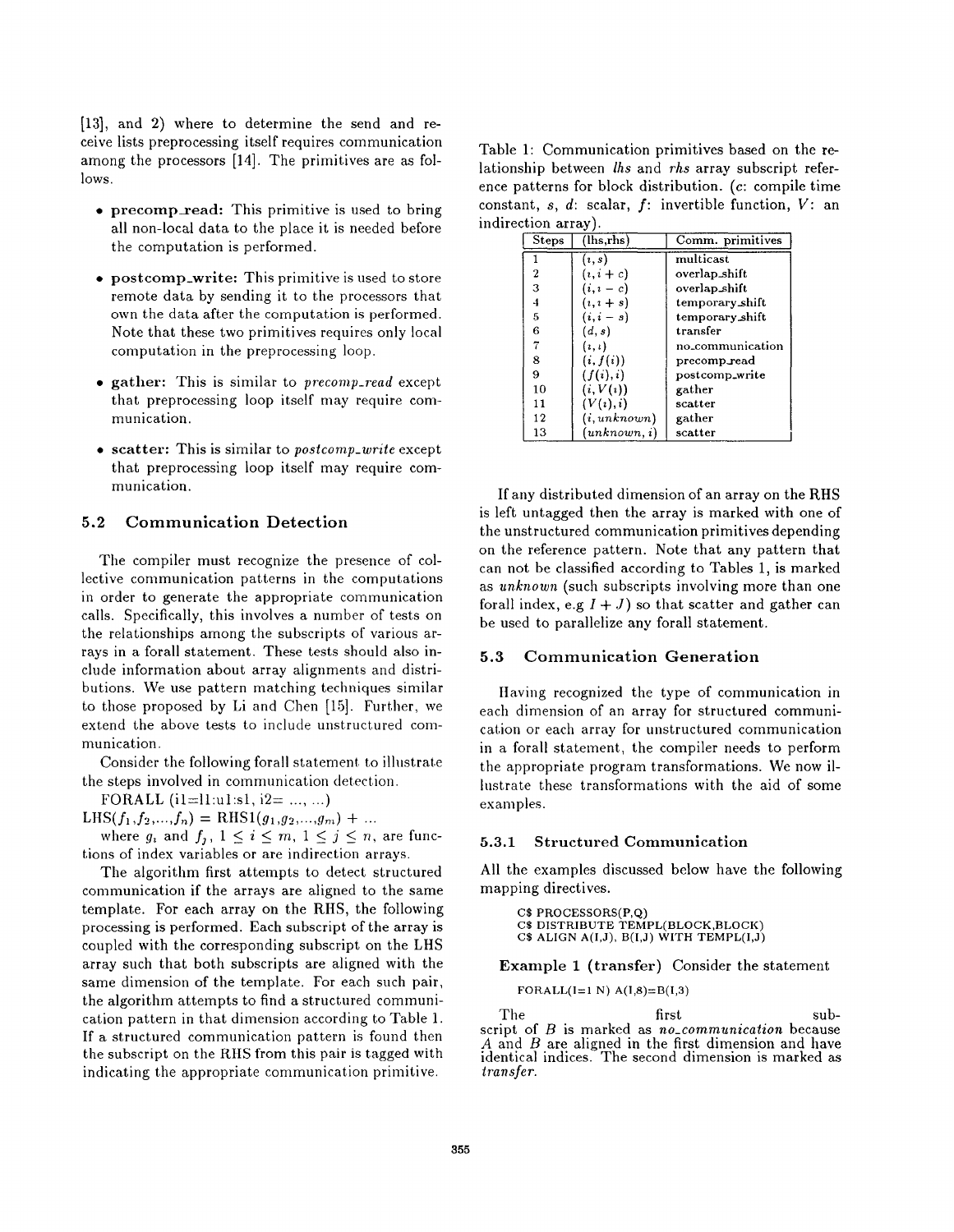

Figure 3: Structured communication on logical grid processors.

```
1. call set_BOUND(lb, ub, st, 1, N, 1)2. call set\_DAD(B\_DAD, \ldots)3. call transfer (B, B.DAD, TMP,
       source=global_to_proc(3),
       dest=global-to-proc (8))
4. DO I=lb, ub, st
5. if(grid(2).EQ.dest)
           A(I, global_to\_local(8)) = TMP(I)6. EliD DO
```
In the above code, the  $set_BOUND$  primitive (line 1) computes the local bounds for computation assignment based on the iteration distribution (Section 4). In line 2, the primitive set-DAD is used to fill the Distributed Array Descriptor (DAD) associated with array  $B$  so that it can be passed to the *transfer* communication primitive at run-time. The DAD has sufficient information for the communication primitives to compute all the necessary information including local bounds, distributions, global shape etc. Note that transfer performs one-to-one send-receive communication based on the logical grid. In this example, one column of grid processors communicate with another column of the grid processors as shown in Figure 3 (a). Example 2 (multicast) Consider the statement

FORALL $(I=1:N,J=1:M)$   $A(I,J)=B(I,3)$ 

The second subscript of B marked as *multicast* and the first one as no.communication.

```
1.
2.
3.
4.
5.
6.
7.
8.
      call set_BOWDD(1b, ub, st, 1, N, 1)call set_BQUND(1b1, ub1, st1,1, M, 1)call set\_DAD(B\_DAD, \ldots)call multicast (B, B_DAD, TMP
       source_proc=global_to_proc(3), dim=2)
      DO I=lb, ub, st
      DO J=lbi ,ubl ,stl
         A(I,J) = TMP(I)EED DO
```
Line 4 shows a broadcast along dimension 2 of the logical processor grid by the processors owning ele ments  $B(I,3)$  where  $1 \leq I \leq N$  (Figure 3 (b).

### 5.3.2 Unstructured Communication

In distributed memory MIMD architectures, there is typically a non-trivial communication latency or startup cost. Hence, it is attractive to vectorize messages to reduce the number of startups. For unstructured communication, this optimization can be achieved by performing the entire preprocessing loop before communication so that the schedule routine can combine the messages to the maximum extent. The preprocessing loop is also called the "inspector" loop [16, 13].

Example 1 (precomp\_read) Consider the statement

#### $FORMLL(I=1 : I)$   $A(I)=B(2*I+1)$

The array  $B$  is marked as  $precomp\_read$  since the distributed dimension subscript is written as  $f(i) =$  $2 * i + 1$  which is invertible as  $g(i) = (i - 1)/2$ .

```
1
2
3
4
5
6
7
8
9
10
11
12
13
14
15
16
        count=l
        call set_BOWND(1b, ub, st, 1, N, 1)DO 1=1, N/P
           receive_list(count)=global_to_prob(f(i))send\_list(count)= global_to_proc(g(i))
           local\_list(count) = global_to_local(g(i))
           count= count+l
        EIJD DO
        isch = schedule1(receive_list,
                     send_list, local_list, count)
        call precomp_read(isch, tmp, B)
        count=l
        DO I=1, N/Pif((I.get.1b).and.(I.le.ub)).and. (\text{mod}(I, st).eq.0)) ! mask
                        A(I) = \text{tmp}(\text{count})count= count+l
        END DO
```
The pre-processing loop is given in lines 1-9. Note that this pre-processing loop executes concurrently in each processor. The loop covers entire local array bounds since each processor has to calculate the receive<sub>-list</sub> as well as the send-list of processors. Each processor also fills the local indices of the array elements which are needed by that processor.

The schedule1 routine does not need to communicate but only constructs the scheduling data structure isch. The schedule isch can also be used to carry out identical patterns of data exchanges on several different but identically distributed arrays or array sections. The same schedule can be reused to repeatedly carry out a particular pattern of data exchange on a single distributed array. In these cases, the cost of generating the schedules can be amortized by only executing it once. This analysis can be performed at compile time. Hence, if the compiler recognizes that the same schedule can be reused, it does not generate code for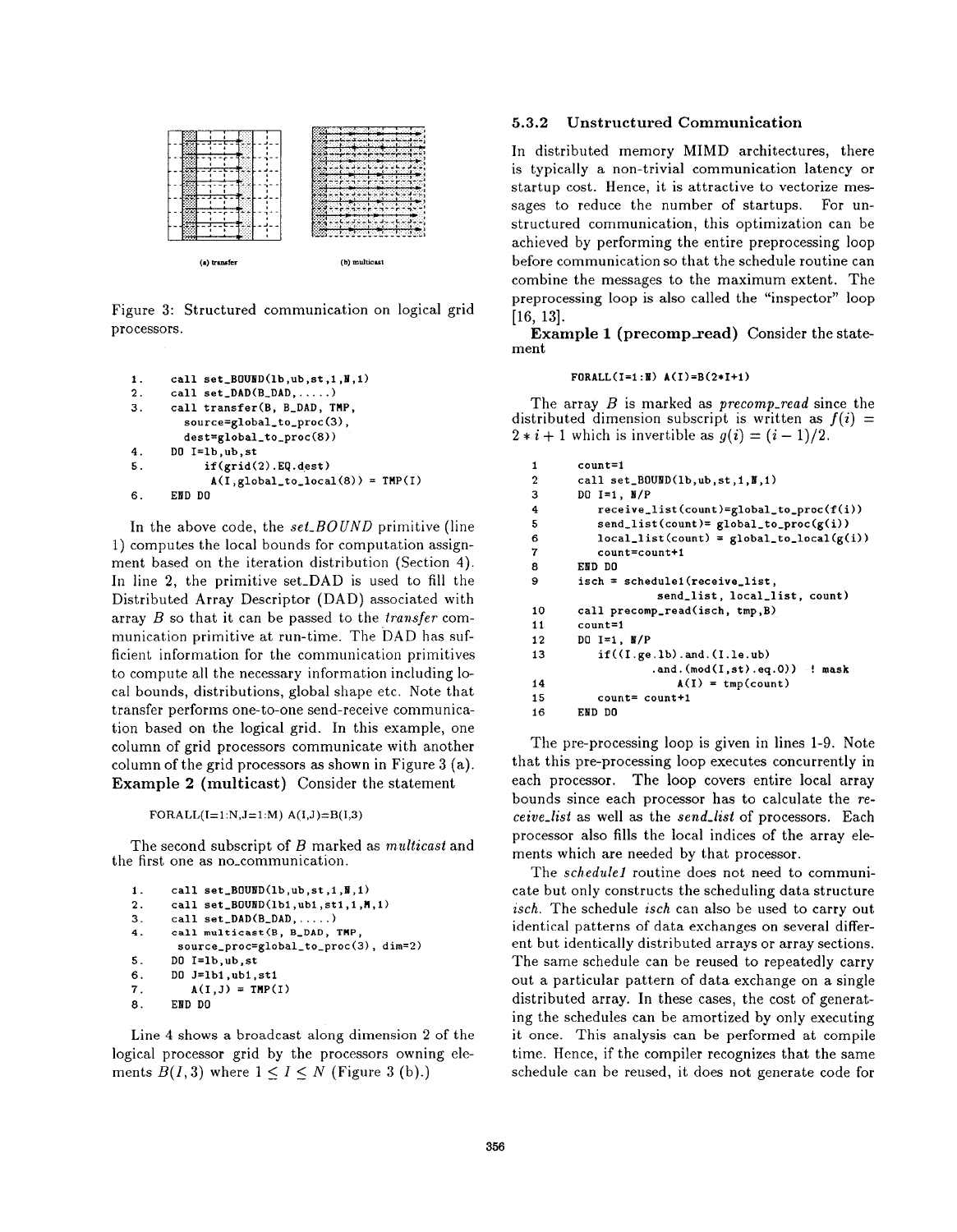scheduling but it passes a pointer to the already existing schedule.

The precomp.read primitive performs the actual communication using the schedule. Once the communication is performed, the data is ordered in a one dimensional array, and the computation (lines 12-15) uses this one dimensional array. The precomp\_read primitive brings an element into temp for each local array element since preprocessing loops coves entire local array. The  $if$  statement masks the assignment to preserve the semantic of original loop.

Example 2 (gather) Consider the statement

FORALL $(I=1 N) A(I)=B(V(I))$ 

The array  $B$  is marked as requiring gather communication since the subscript is only known at runtime. The receiving processors can know what nonlocal data they need from other processors, but a processor may not know what local data it needs to send to other processors. For simplicity, in this example, we assume that the indirection array  $V$  is replicated. If it is not replicated, the indirection array must also be communicated to compute the receive list on each processor.

```
1
2
3
4
6
7
8
9
10
11
12
13
14
15
    count=l
    call set_BOWID(1b, ub, st, 1, M, 1)DO I=lb, ub, st
        receive_list(count)=global_to\_proc(V(i))local\_list(count) = global_to_local(V(i))
        count= count+i
    EIiD DO
    isch = schedule2(receive_list,local_list, count)
   call gather (isch, tmp, B)
    count=l
    DO I=lb, ub, st
        A(I) = \text{tmp}(\text{count})count= count+l
    EMD DO
```
Once the scheduling is completed, every processor knows exactly which non-local data elements it needs to send to and receive from other processors. Recall that the task of scheduler2 is to determine exactly which send and receive communications must be carried out by each processor. The scheduler first figures out how many messages each processor will have to send and receive during the data exchange. Each processor computes the number of elements (receive\_list) and the local index of each element it needs from all other processors. In schedule2 routine, processors communicate to combine these lists (a fan-in type of communication). At the end of this processing, each processor contains the send and receive list. After this

point, each processor transmits a list of required array elements *(local<sub>-list</sub>)* to the appropriate processors. Each processor now has the information required to set up the send and receive messages that are needed to carry out the scheduled communication. This is done by the gather primitives.

The gather and scatter operations are powerful enough to provide the ability to read and write distributed arrays with vectorized communication facility. These two primitives are available in PARTI (Parallel Automatic Runtime Toolkit at ICASE) [16] designed to efficiently support irregular patterns of distributed array accesses.

# 6 Run-time Support System

The Fortran 90D compiler relies on a very powerful run-time support system. The run-time support system consists of functions which can be called from the node programs of a distributed memory machine.

Intrinsic functions support many of the basic data parallel operations in Fortran 90. They not only provide a concise means of expressing operations on arrays, but also identify parallel computation patterns that may be difficult to detect automatically. Fortran 90 provides intrinsic functions for operations such as shift, reduction, transpose, reshape, and matrix multiplication.

Some of the intrinsic functions can be further optimized for the underlying hardware architecture. Our Fortran 90D/HPF compiler has more than 500 parallel run-time support routines and the implementation details can be found in [17].

Arrays may be redistributed across subroutine boundaries. A dummy argument which is distributed differently from its actual argument in the calling routine is automatically redistributed upon entry to the subroutine by the compiler, and is automatically redistributed back to its original distribution at subroutine exit. These operations are performed by the redistribution primitives which transform from  $block$  to  $cycle$ or vice versa.

When a distributed array is passed as an argument to some of the run-time support primitives, it is also necessary to provide information such as its size, distribution among the nodes of the distributed memory machine etc. All this information is stored into a structure which is called *distributed array descriptor* (DAD) [17].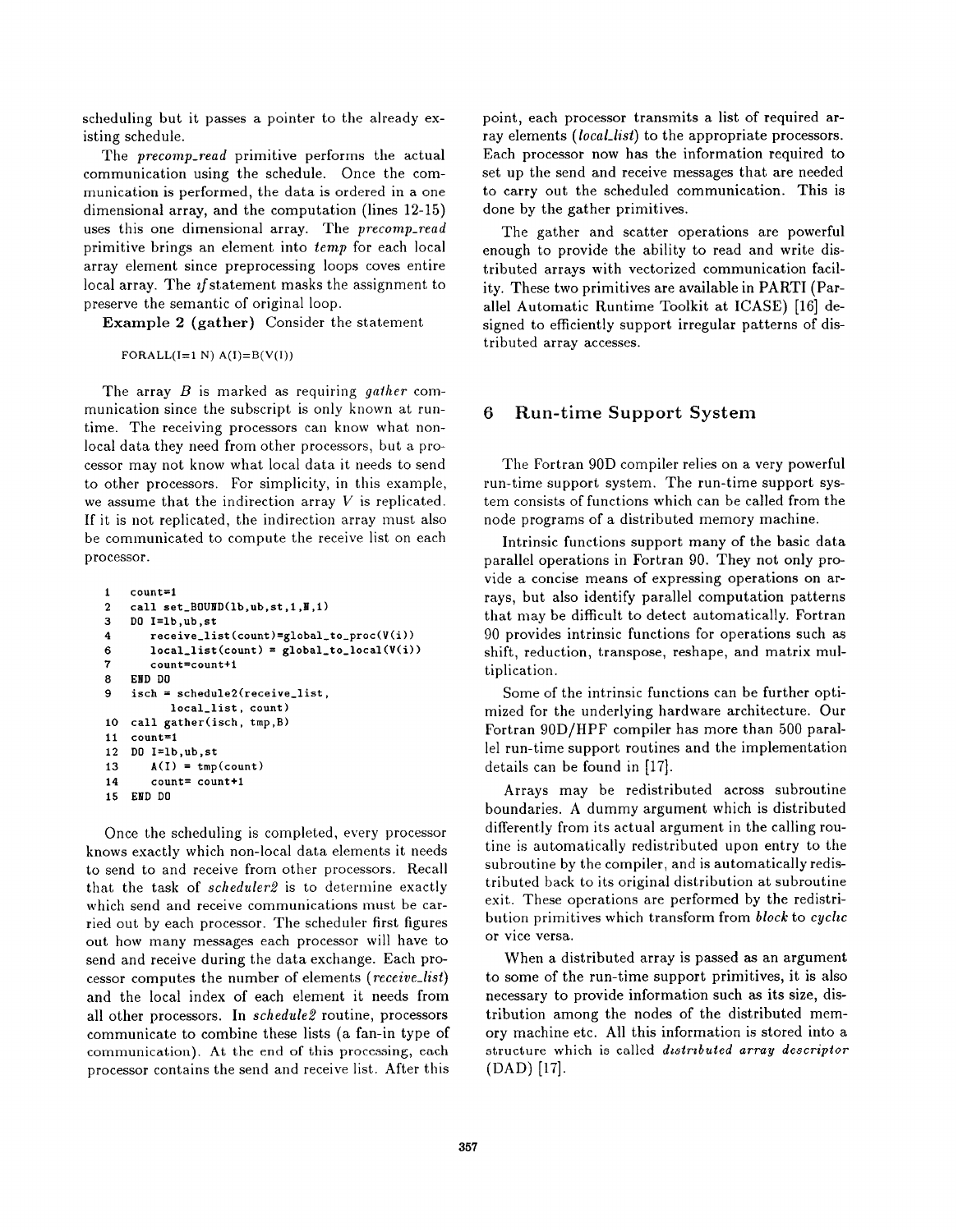# 7 Optimizations

Several types of communication and computation optimizations can be performed to generate a more efficient code. In terms of computation optimization, it is expected that the scalar node compiler performs a number of classic scalar optimizations within basic blocks. These optimizations include common subexpression elimination, copy propagation (of constants, variables, and expressions), constant folding, useless assignment elimination, and a number of algebraic identities and strength reduction transformations. However, to use parallelism within the single node (e.g. using attached vector units), our compiler propagates information to the node compiler using node directives. Since there is no data dependency between different loop iteration in the original data parallel constructs such as forall statement, vectorization can be performed easily by the node compiler.

Our compiler performs several optimizations to reduce the total cost of communication. Some of communication optimizations  $[15, 18, 14]$  are as follows.

- 1. *Vectorized communication.* Vectorization com bines messages for the same source and destination into a single message to reduce communication overhead. Since we are only parallelizing array assignments and forall statements in Fortran 90 D/HPF, there is no data dependency between different loop iterations. Thus, all the required communication can be performed before or after the execution of the loop on each of the processors involved.
- 2. *Eliminate unnecessary communications.* In man cases, communication required for two different operands can be replaced by their union. For example, the following code may require two over $lapping\_shifts$ . However, with a simple analysis, the compiler can eliminate the shift of size 2.

#### $FORMLL(I=1 : N) A(I)=B(I+2)+B(I+3)$

- 3. Reuse of scheduling information. Unstructu communication primitives are required by computations which require the use of a preprocessor. As discussed in Section 5.3.2, the schedules can be reused with appropriate analysis.
- 4. Code movement. The compiler can utilize the information that the run-time support routines do not have procedural side effects. For example, the preprocessing loop or communication routines can be moved up as much as possible by analyzing

Table 2: Comparison of the execution times of the hand-written code and Fortran 90D compiler generated code for several applications. (Intel iPSC/860, time is in seconds).

|                       |       | Number of PEs  |                |         |         |                 |  |
|-----------------------|-------|----------------|----------------|---------|---------|-----------------|--|
| Program               | Size  |                | 2              | 4       | 8       | $\overline{16}$ |  |
| Gauss Hand            | 1Kx1K | 623            | 446.6          | 235.3   | 1348    | 79.4            |  |
| Gauss F90D            | 1Kx1K | 618.7          | 4519           | 261.8   | 147.2   | 874             |  |
| Nbody Hand            | 1Kx1K | 68             |                | 1.2     | 0.7     | 0.4             |  |
| Nbody F90D            | 1Kx1K | 13.8           | 59             | 2.4     | 1.3     | 0.8             |  |
| Option Hand           | 8K    | 4 <sup>2</sup> | 3 <sub>1</sub> | 6       | 0.8     | 0.4             |  |
| Option F90D           | 8Κ    | 43             | 3 <sub>1</sub> | 1.6     | 0.8     | 0.4             |  |
| $\overline{P_1}$ Hand | 64K   | 0398           | 0200           | 0.101   | 0 0 5 3 | 0.030           |  |
| $P1$ F90D             | 64K   | 0.411          | 0 207          | 0 1 0 4 | 0 0 5 4 | 0032            |  |

definition-use chains. This may lead to moving of the scheduling code out of one or more nested loops which may reduce the amount of communication required significantly. We are incrementally incorporating many more optimizations in the compiler.

# 8 Experimental Results

To illustrate the performance of our compiler, we present benchmark results from four programs and the first 10 Livermore loop kernels. Gauss solves a system of linear equations with partial pivoting. Nbody program simulates the universe using the algorithm in [10]. Option program predicts the stock option pricing using stochastic volatility European model. Pi program calculates the value of pi, using numerical integration. The Livermore kernels are 24 loops abstracted from actual production codes that have been widely used to evaluate the performance of various computer systems. Data for all programs were block distributed and were written outside of the compiler group at N PAC by experienced message passing programmers.

Tables 2 and 3 show the performance of compiler generated codes  $(F90D/HPF)$  and hand-written f77+ MP code. The tables contain data from running these programs with varying number of processors an Intel iPSC/860. The compiler generated codes and hand-written codes use Express as a message passing library. Timings were taken using  $extime()$  function having an accuracy of one microsecond. The programs were compiled by using Parasoft Express Fortran compiler which calls Portland Group if77 release 4.0 compiler with all optimizations turned on (-04).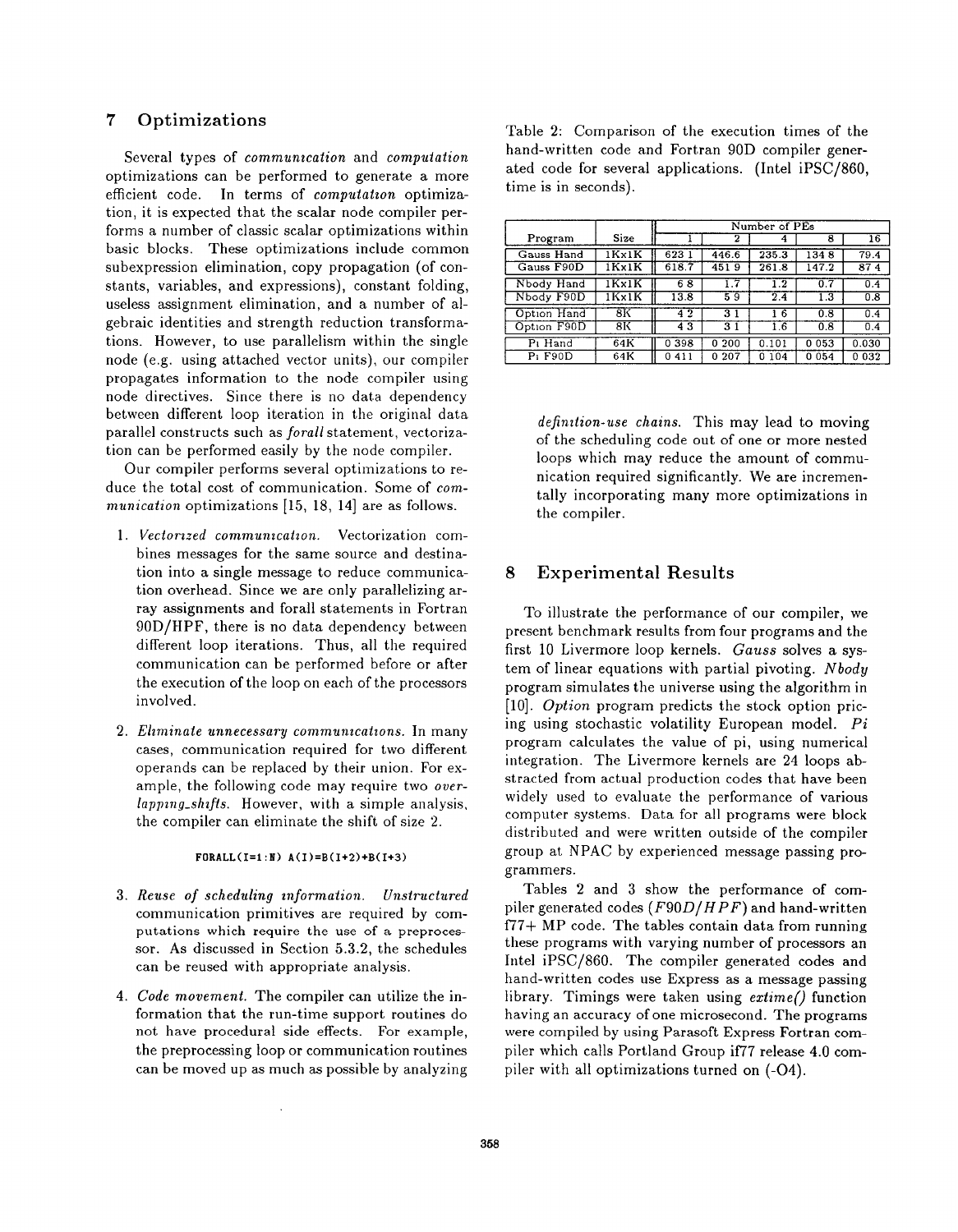Table 3: Comparison of the execution times of the hand-written code and Fortran 90D compiler generated code for the first 10 Livermore loop kernels. Data size is  $16K$  real. (a 16 node Intel iPSC/860, time is in milliseconds).

| Loop $#$ | Type of Application         | F90D    | Hand          | Ratio            |
|----------|-----------------------------|---------|---------------|------------------|
|          | Hydrodynamics               | 2.545   | 2.550         | 099              |
| 2.       | <b>Incomplete Cholesky</b>  | 11 783  | 10.440        | 1.12             |
| 3        | Inner product               | 3 2 5 3 | 3.249         | 1.00             |
| 4        | Banded linear equations     | 5 1 3 9 | 3212          | 160              |
| 5        | Tridiagonal elimination     | 30928   | 30897         | 100              |
| 6.       | Linear recurrence relations | 1849 1  | 1886 5        | 0.98             |
| 7        | Equation of state           | 11 346  | 3 704         | 306              |
| 8        | A D I                       | 38 656  | 20 038        | 192              |
| 9        | Numerical Integration       | 2 2 5 5 | $\sqrt{2}441$ | 0.92             |
| 10       | Numerical Differentiation   | 9814    | 4589          | $2\overline{13}$ |

We observe that the performance of the compiler generated codes are usually within a factor of 2 of the hand-written codes. This is due to the fact that experienced programmer can incorporate more optimization than our compiler currently does. For example, a programmer can combine or eliminate some of the communication or some of intra-processor temporary copying. The compiler uses a more generic packing routine, whereas a programmer can combine communication for the same source and destination for different arrays. Another observation is that our run-time system shift routine is slower than the programmer's shift routines. We are planing to rewrite some part of our run-time shifts using assembly language.

## 9 Summary of Related Work

Callahan and Kennedy [9] proposed distributedmemory compilation techniques based on datadependence driven program transformations. These techniques were implemented in a prototype compiler in the ParaScope programming environment. Currently, a Fortran 77D compiler is being developed at Rice [18]. The Fortran 77D compiler introduces and classifies a number of advanced optimizations needed to achieve acceptable performance; they are analyzed and empirically evaluated for stencil computations. SUPERB [5] is a semi-automatic parallelization tool designed for MIMD distributed-memory machines. It supports arbitrary user-specified contiguous rectangular distributions, and performs dependence analysis to guide interactive program transformations. KAL1 [13] is the first compiler system that supports both regular and irregular computations on MIMD machines. KAL1 requires that the programmer explicitly partition loop iterations onto the processor grid. An inspector/executor strategy is used for run-time preprocessing of the communication for irregularly distributed arrays. Dataparallel C [19] is a variant of the original C\* programming language, designed by Thinking Machines Corporation for its Connection Machines processor array. Data parallel C extends C to provide the programmer access to a parallel virtual machine. ARF is a compiler for irregular computations [14]. Saltz et al. describe and experimentally characterize ARF compiler and runtime support procedures which embody methods that are capable of handling a wide range of irregular problems in scientific computing. Many techniques especially unstructured communication of Fortran 90D compiler are adapted from ARF compiler. The ADAPT system [20] compiles Fortran 90 for execution on hIIMD distributed memory architectures. The ADAPTOR [21] is a tool that transform data parallel programs written in Fortran with array extensions and layout directives to explicit message passing. Li and Chen [22] describe general compiler optimization techniques that reduce communication overhead for Fortran-90 implementation on massively parallel machines. Our compiler uses pattern matching techniques to detect communication similar to Li and Chen's. Sabot [23] describes the techniques that are used by the CM compiler to map the fine-grained array parallelism of languages such as Fortran 90 and  $C^*$  onto the Connection Machine architectures.

# 10 Conclusions

In this paper, we presented design, implementation and performance results of our Fortran 90D/HPF compiler for distributed memory machines. Specifically, techniques for processing distribution directives, computation partitioning, communication detection and generation were presented. We also showed that our design is portable, yet efficient.

We believe that the methodology presented in this paper to compile Fortran 90D/HPF can be used by the designers and implementors for HPF language.

### Acknowledgments

We are grateful to Parasoft for providing the Fortran 90 parser and Express without which the prototype compiler could have been delayed. We would like to thank the other members of our compiler research